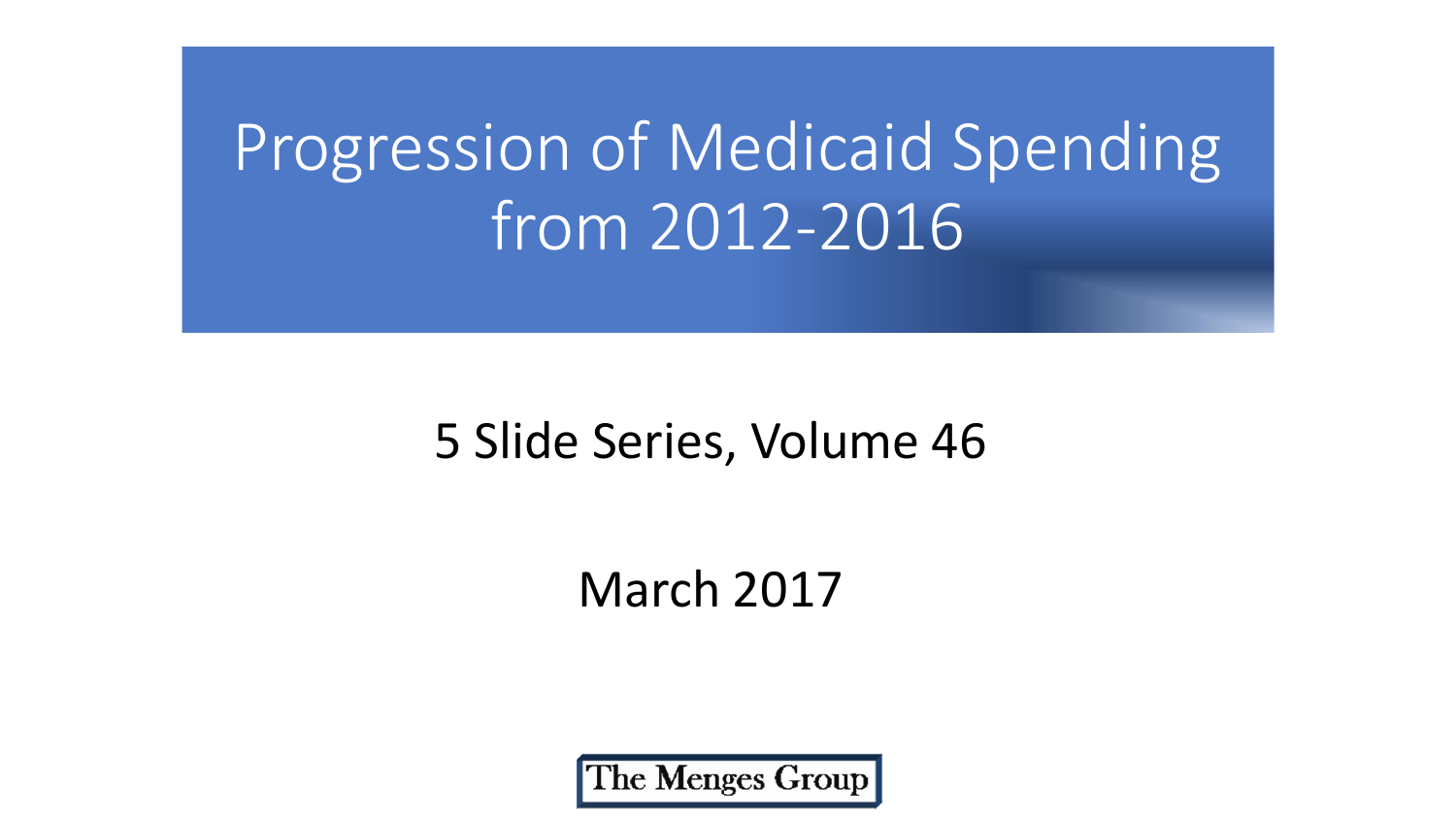### Introduction

- This edition of our 5 Slide Series looks at the progression of Medicaid spending across the four-year timeframe 2012-2016, grouped in the following ways:
	- Spending unrelated to covered services rendered to a given beneficiary. These expenditures include disproportionate share (DSH) and graduate medical education (GME) payments to facility providers, and other supplemental payments.
	- Capitated expenditures, the vast majority of which are paid to Medicaid managed care organizations (MCOs)
	- Fee-for-service (FFS) expenditures paid to providers for the care rendered to Medicaid beneficiaries, based on valid claims submitted for Medicaid's covered services
- These costs were tabulated at the state level and are presented herein for the nation overall, for the subgroup of states ( $n = 31$ , including the District of Columbia) that have adopted Medicaid expansion, and for the subgroup of states ( $n = 20$ ) that have not yet adopted Medicaid expansion.
	- Coverage under the ACA Medicaid expansions became effective on January  $1<sup>st</sup>$ , 2014 in 24 of the 31 states that adopted expansion; in the 7 other states, coverage became effective between April 2014 and July 2016.
- All data in this edition were tabulated using CMS 64 reports from FFY2012 and FFY2016.

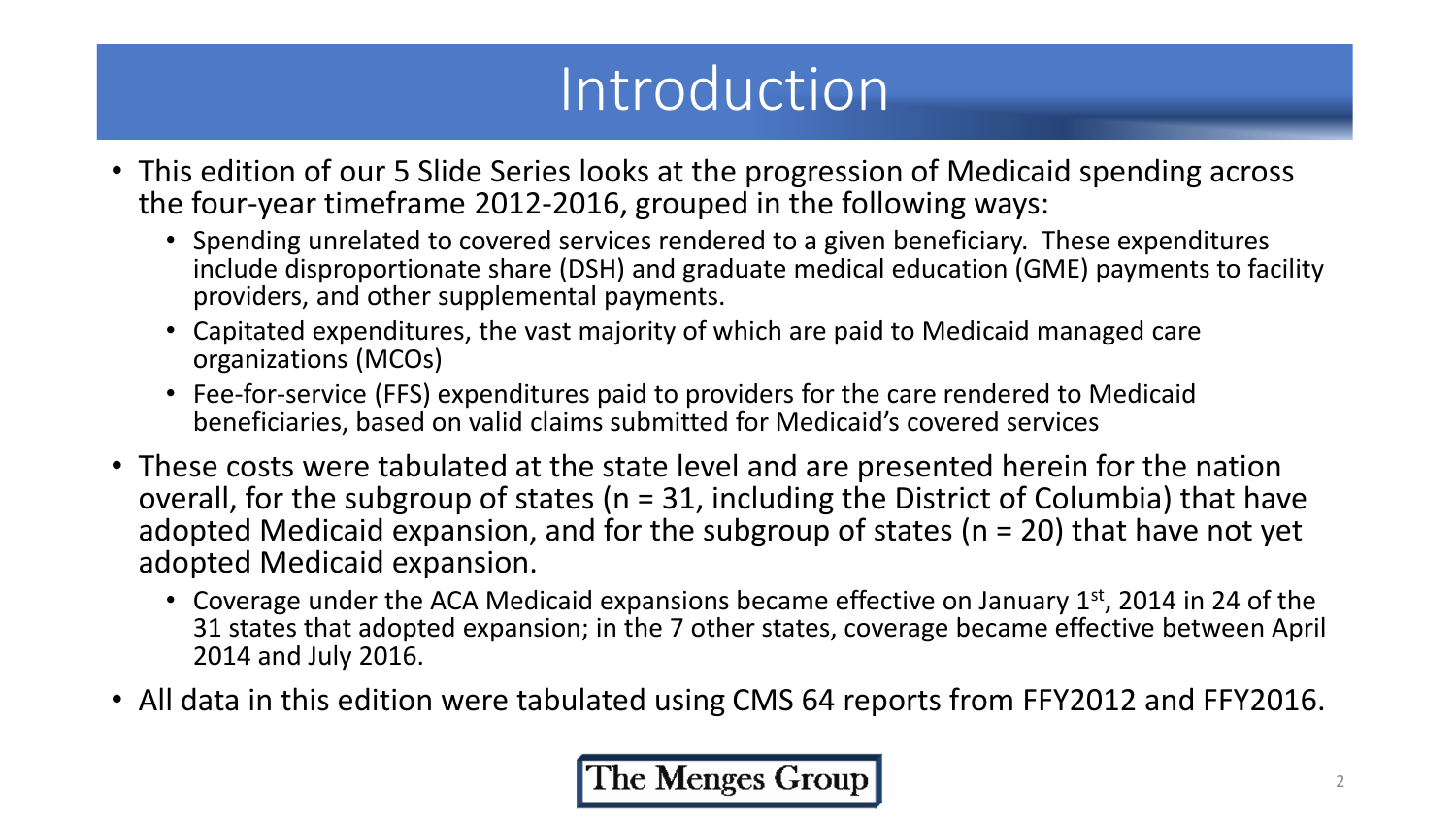### Medicaid Expenditure Progression, 2012-2016

|                              | <b>Medicaid Expenditures (\$ figures in billions)</b> |                   |                 |              |  |
|------------------------------|-------------------------------------------------------|-------------------|-----------------|--------------|--|
|                              | DSH, GME &                                            |                   | <b>Fee-For-</b> |              |  |
|                              | <b>Supplemental</b>                                   | <b>Capitation</b> | <b>Service</b>  | <b>Total</b> |  |
| <b>FFY 2012</b>              |                                                       |                   |                 |              |  |
| Total                        | \$38.5                                                | \$105.8           | \$267.8         | \$412.1      |  |
| <b>Expansion States</b>      | \$23.6                                                | \$79.0            | \$178.9         | \$281.5      |  |
| <b>Non-Expansion States</b>  | \$14.9                                                | \$26.8            | \$88.9          | \$130.6      |  |
| <b>FFY 2016</b>              |                                                       |                   |                 |              |  |
| <b>Total</b>                 | \$50.4                                                | \$266.8           | \$228.6         | \$545.8      |  |
| <b>Expansion States</b>      | \$32.5                                                | \$200.6           | \$154.0         | \$387.2      |  |
| <b>Non-Expansion States</b>  | \$17.9                                                | \$66.2            | \$74.6          | \$158.6      |  |
| <b>Percent Change, 2012-</b> |                                                       |                   |                 |              |  |
| 2016                         |                                                       |                   |                 |              |  |
| <b>Total</b>                 | 31.1%                                                 | 152.2%            | $-14.7%$        | 32.4%        |  |
| <b>Expansion States</b>      | 38.1%                                                 | 154.0%            | $-13.9%$        | 37.5%        |  |
| <b>Non-Expansion States</b>  | 19.9%                                                 | 146.8%            | $-16.1%$        | 21.5%        |  |

The Menges Group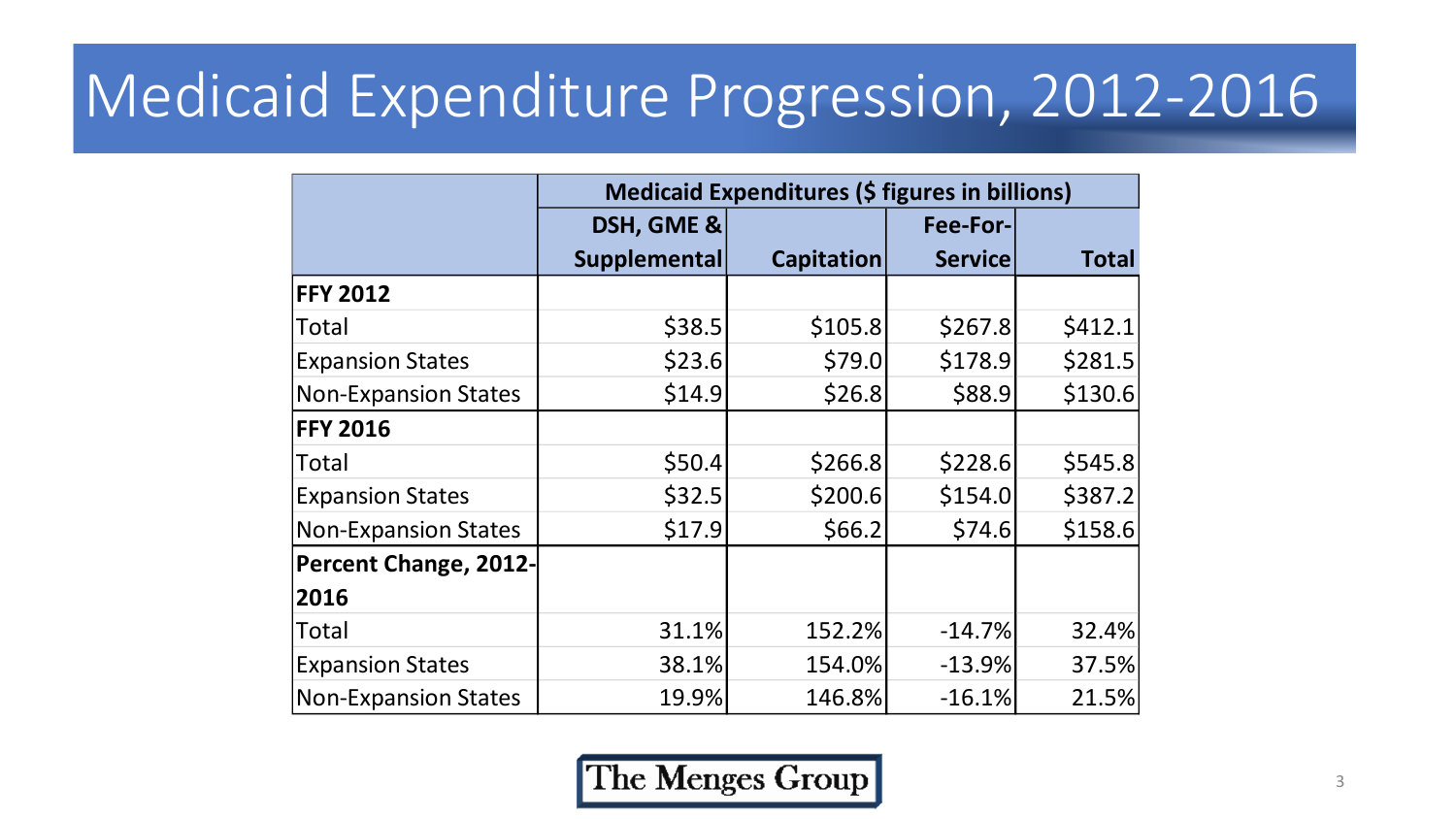## Distribution of Medicaid Costs, 2012 and 2016

|                                  | <b>Share of Medicaid Expenditures</b> |            |                |              |  |
|----------------------------------|---------------------------------------|------------|----------------|--------------|--|
|                                  | DSH, GME &                            |            | Fee-For-       |              |  |
|                                  | Supplemental                          | Capitation | <b>Service</b> | <b>Total</b> |  |
| <b>USA Total</b>                 |                                       |            |                |              |  |
| 2012                             | 9.3%                                  | 25.7%      | 65.0%          | 100.0%       |  |
| 2016                             | 9.2%                                  | 48.9%      | 41.9%          | 100.0%       |  |
| <b>Medicaid Expansion States</b> |                                       |            |                |              |  |
| 2012                             | 8.4%                                  | 28.1%      | 63.6%          | 100.0%       |  |
| 2016                             | 8.4%                                  | 51.8%      | 39.8%          | 100.0%       |  |
| <b>Non-Expansion States</b>      |                                       |            |                |              |  |
| 2012                             | 11.4%                                 | 20.5%      | 68.0%          | 100.0%       |  |
| 2016                             | 11.3%                                 | 41.7%      | 47.0%          | 100.0%       |  |

The Menges Group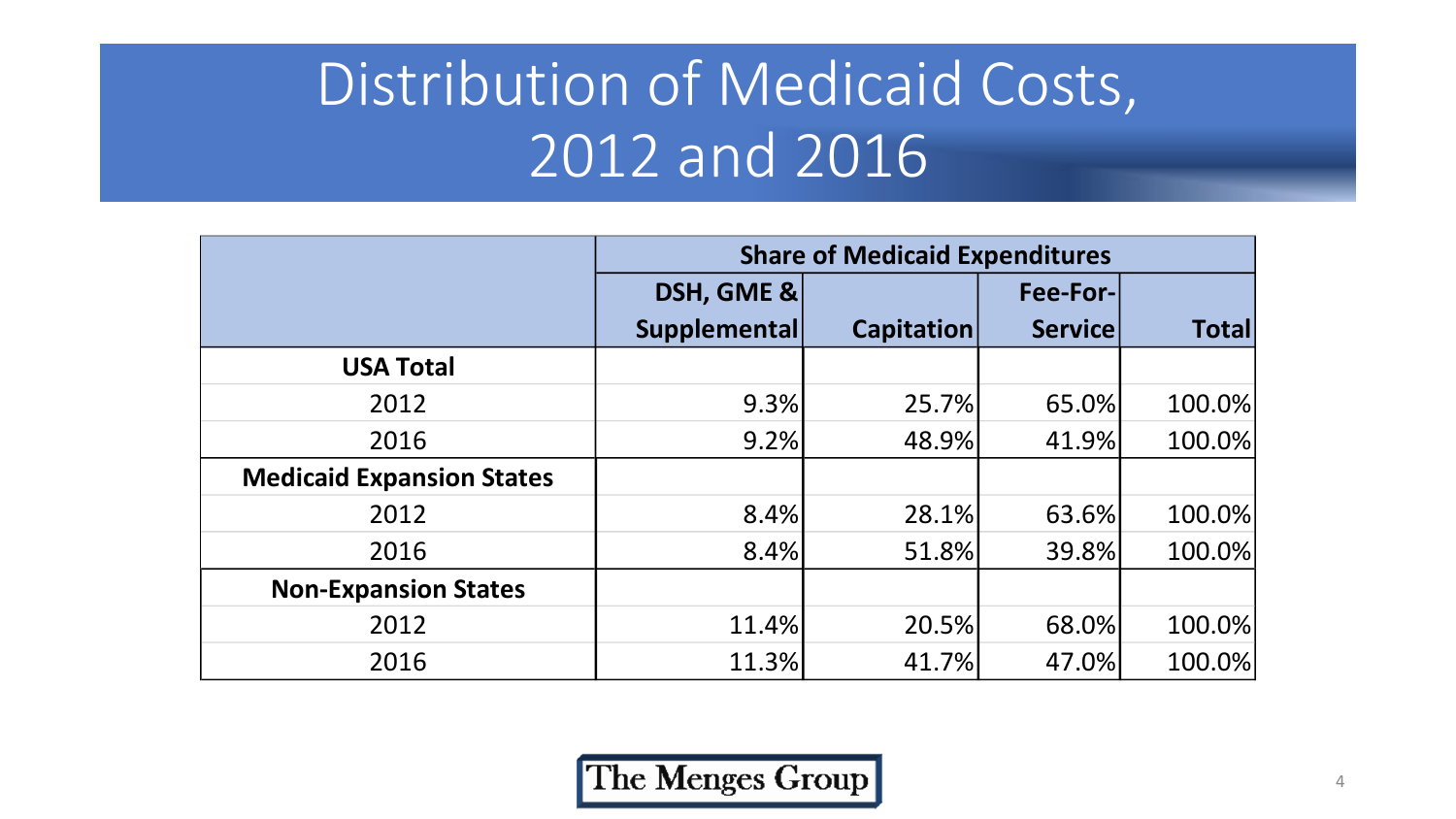# Key Findings From Our Tabulations

- Medicaid spending increased an average of 7.3% per year from 2012-2016. Across nonexpansion states the average annual increase was 5.0%, versus an 8.3% average annual increase in the expansion states.
- Rapid growth of the capitated MCO model occurred. The percentage of Medicaid expenditures paid via capitation rose from 25.7% in 2012 to 48.9% in 2016. From 2017 forward, it appears that capitation will represent the majority of nationwide spending, while the spending in unmanaged fee-for-service setting will continue to decrease.
- Non-benefits payments (DSH, GME, etc.) increased much more rapidly in the expansion states (8.4% per year) than in the non-expansion states (4.6% per year).
	- This differential was driven by GME, which increased 66% in expansion states versus 14% in nonexpansion states.
	- Supplemental payments increased roughly 40% in both expansion and non-expansion states from 2012-2016.
	- DSH payments increased 10% across expansion states and 28% across non-expansion states. The increased DSH payments in the expansion states ran counter to the expectation that Medicaid expansion would coincide with substantial reductions in DSH payments in the expansion states. DSH reductions were intended to be one of the offsets to help finance the costs of Medicaid expansion. During FFY2016, \$13.1 billion in DSH payments occurred in expansion states versus \$6.5 billion in non-expansion states.